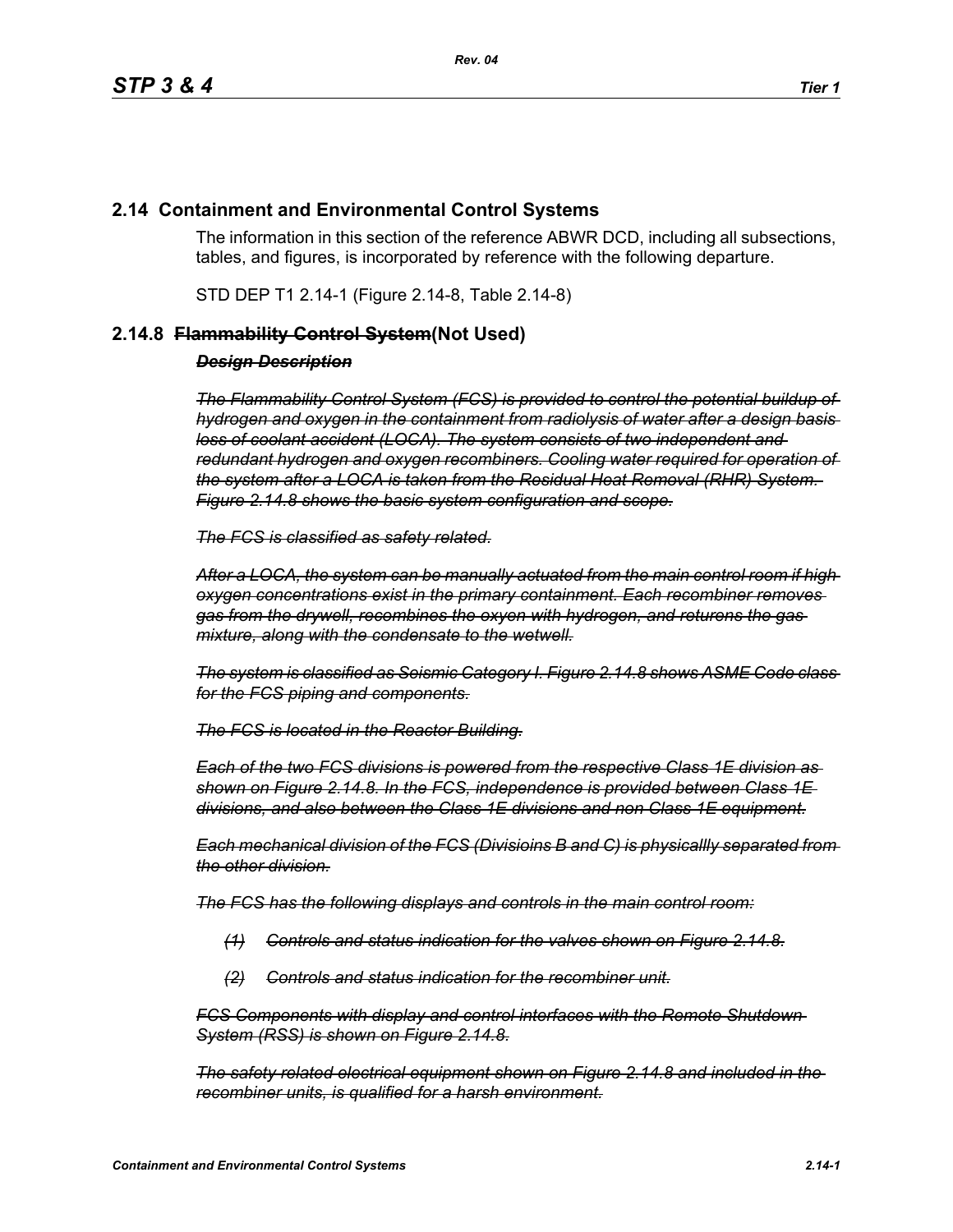*The motor operated valves (MOVs) shown on Figure 2.14.8 and active safety-related MOVs in the recombiners, if any, have active safety-related functions to both open and close, and perform these functions under differential pressure, fluid flow, and temperature conditions.*

*The check valves (CVs) shown on Figure 2.14.8 have active safety-related functions to both open and closed under system pressure, fluid flow, and temperature conditions.* 

*The pneumatic valves shown on Figure 2.14.8 fail to the closed position in the event of loss of pneumatic pressure or loss of electrical power to the valve actuating solenoids.*

#### *Inspections, Tests, Analyses and Acceptance Criterial*

*Table 2.14.8 provides a definition of the inspections, tests, and/or analyses, together with associated acceptance criteria, which will be undertaken for the FCS.*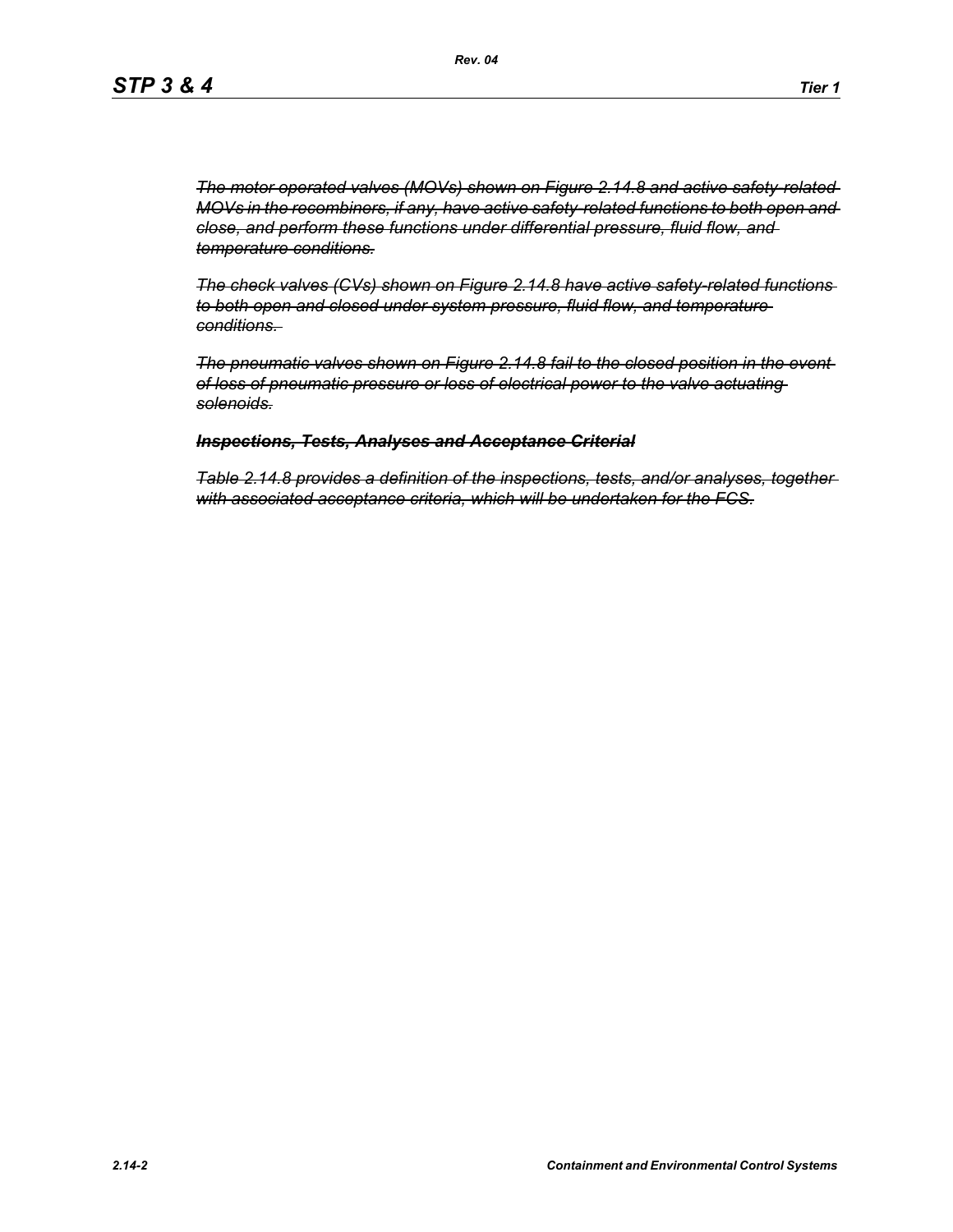| <b>Design Commitment</b> |                                                                                                                                                                                                                                                       | <b>Inspections, Tests, Analyses and Acceptance</b><br><b>Griteria</b><br><b>Inspections, Tests, Analyses</b>                                                                                                                                   | <b>Acceptance Criteria</b>                                                                                                                                                                                                                                                                                                                          |
|--------------------------|-------------------------------------------------------------------------------------------------------------------------------------------------------------------------------------------------------------------------------------------------------|------------------------------------------------------------------------------------------------------------------------------------------------------------------------------------------------------------------------------------------------|-----------------------------------------------------------------------------------------------------------------------------------------------------------------------------------------------------------------------------------------------------------------------------------------------------------------------------------------------------|
|                          | The basic configuration for the FCS is as shown<br>on Figure 2.14.8.                                                                                                                                                                                  | Inspections of the as built system will be-<br>$+$<br>conducted.                                                                                                                                                                               | The as built FCS conforms with the basic-<br>configuration shown on Figure 2.14.8.                                                                                                                                                                                                                                                                  |
| $-$                      | The ASME Code components of the FCS retain-<br>their pressure boundary integrity under internal-<br>pressures that will be experienced during service.                                                                                                | A pressure test will be conducted on those Code-<br>$-2$<br>components of the FCS required to be pressure-<br>tested by the ASME code.                                                                                                         | The results of the pressure test of the ASME code<br>$\overline{2}$<br>components of the FCS conform with the-<br>requirements in the ASME Code, Section III.                                                                                                                                                                                       |
| $\frac{3}{2}$            | Each of the two FCS divisions is powered from<br>the respective Class 1E division as shown on-<br>Figure 2.14.8. In the FCS, independence is<br>provided between Class 1E divisions, and<br>between Class 1E divisions and non Class 1E<br>equipment. | $\frac{2}{\pi}$<br>Tests will be performed in the FCS by<br>a—<br>providing a test signal in only one Class 1E-<br><del>division at a time.</del><br>Inspection of the as-installed Class 1E-<br>b-<br>divisions in the FCS will be performed. | $\frac{2}{\pi}$<br>The test signal exists only in the Class 1E-<br>a.<br>division under test in the FCS.<br>b. Physical separation or electrical isolation<br>exists between Class 1E divisions in the-<br><b>FCS. Physical separation or electrical-</b><br>isolation exists between Class 1E divisions-<br>and non-Class 1E equipment in the FCS. |
|                          | Each mechanical division of the FCS (Divisions B,<br>C) is physically separated from the other-<br>divisions.                                                                                                                                         | Inspections of the as built FCS will be conducted.                                                                                                                                                                                             | Each mechanical division of the FCS is physically<br>separated from the other mechanical divisions of<br>FCS by structural and/or fire barriers.                                                                                                                                                                                                    |
| 5-                       | Main control room displays and controls provided<br>for the FCS are as defined in Section 2.14.8.                                                                                                                                                     | Inspections will be performed on the main control-<br>$\overline{6}$<br>room displays and controls for the FCS.                                                                                                                                | <b>Displays and controls exist or can be retrieved in-</b><br>$6-$<br>the main control room as defined in Section-<br>2.14.8                                                                                                                                                                                                                        |
|                          | RSS display and control provided for the FCS are<br>as defined in Section 2.14.8.                                                                                                                                                                     | Inspections will be performed on the RSS display-<br>$6-$<br>and control for the FCS.                                                                                                                                                          | Display and control exists on the RSS as defined-<br>$6-$<br>in Section 2.14.8.                                                                                                                                                                                                                                                                     |
|                          | MOVs designated in Section 2.14.8 as having an-<br>active safety related function open and close-<br>under differential pressure and fluid flow and<br>temperature conditions.                                                                        | $\overline{z}$<br>Tests of installed valves for both opening and<br>closing will be conducted under preoperational-<br>differential pressure, fluid flow, and temperature-<br>conditions.                                                      | Upon receipt of the actuating signal, each MOV<br>$\overline{f}$<br>both opens and closes, depending on the valve's-<br>safety function.                                                                                                                                                                                                            |

*STP 3 & 4*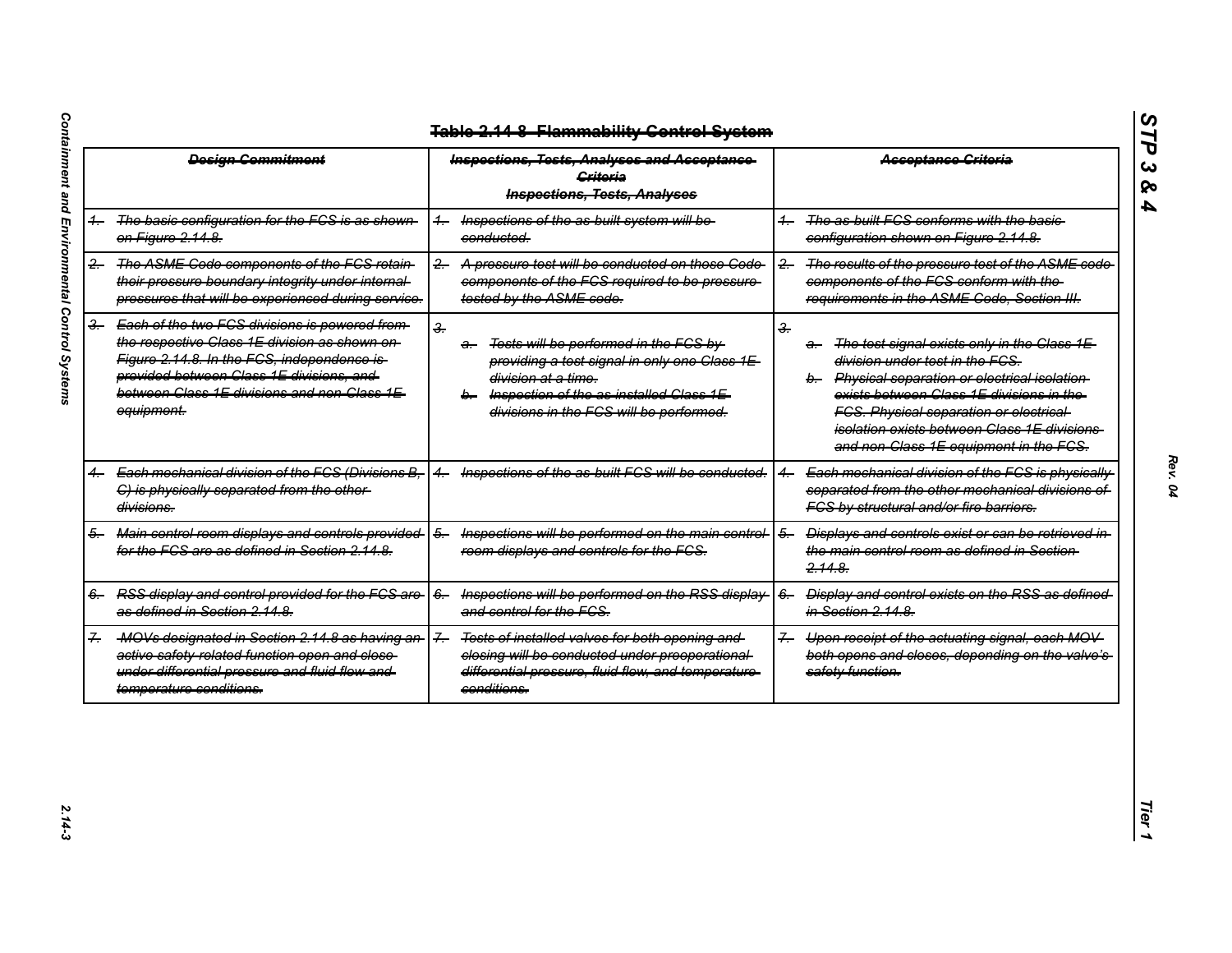| <b>Design Commitment</b>                                                                                                                                                         | <b>Inspections, Tests, Analyses and Acceptance</b><br><b>Criteria</b><br><b>Inspections, Tests, Analyses</b>                                                            | <b>Acceptance Griteria</b>                                                                                                                                                     |
|----------------------------------------------------------------------------------------------------------------------------------------------------------------------------------|-------------------------------------------------------------------------------------------------------------------------------------------------------------------------|--------------------------------------------------------------------------------------------------------------------------------------------------------------------------------|
| 8. CVs designated in Section 2.14.8 as having an-<br>active safety-related function open and close-<br>under system pressure, fluid flow, and<br>temperature conditions.         | Tests of installed valves for both opening and<br>$8-$<br>closing will be conducted under preoperational<br>system pressure, fluid flow, and temperature<br>conditions. | Based on the direction of the differential pressure<br>$8-$<br>across the valve, each CV opens or closes<br>depending upon the valve's safety functions.                       |
| The pneumatic valves shown on Figure 2.14.8 fail-<br>9.<br>close in the event of loss of pneumatic pressure-<br>or loss of electrical power to the valve actuating-<br>solenoid. | $9 -$<br>Tests will be conducted on the as-built FCS-<br>pneumatic valves.                                                                                              | The pneumatic valves shown on Figure 2.14.8 fail-<br>9.<br>close in the event of loss of pneumatic pressure<br>or loss of electrical power to the valve actuating<br>solenoid. |
|                                                                                                                                                                                  |                                                                                                                                                                         |                                                                                                                                                                                |
|                                                                                                                                                                                  |                                                                                                                                                                         |                                                                                                                                                                                |
|                                                                                                                                                                                  |                                                                                                                                                                         |                                                                                                                                                                                |
|                                                                                                                                                                                  |                                                                                                                                                                         |                                                                                                                                                                                |
|                                                                                                                                                                                  |                                                                                                                                                                         |                                                                                                                                                                                |
|                                                                                                                                                                                  |                                                                                                                                                                         |                                                                                                                                                                                |
|                                                                                                                                                                                  |                                                                                                                                                                         |                                                                                                                                                                                |

*Rev. 04*

*STP 3 & 4*